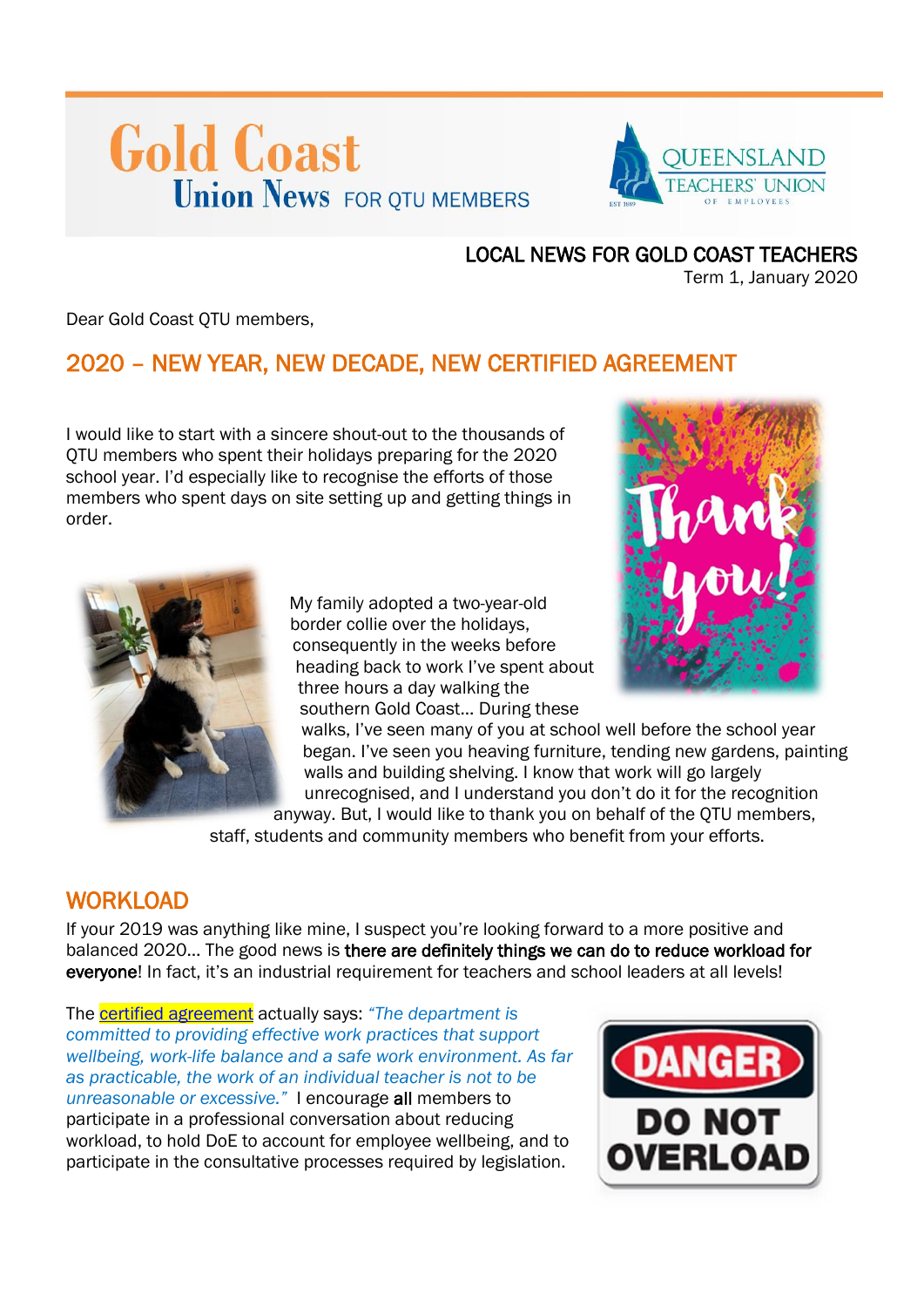Workload conversations should be about finding ways to reduce workload, not attribute blame. School leaders and classroom teachers alike are entitled to a healthy and safe work environment. We need to work together to identify the issues contributing to increased workload and remedy them.

There is no one size fits all solution to excessive workload; but reducing teacher and school leader workload is my number one focus for 2020. Consequently, I am asking all members to:

- consider the value of the task *will this improve X?*
- evaluate the mode/means/method *is this the best/most appropriate way/person?*
- assess the timing *does this need to happen now?*
- contemplate the level of consultation *has there been an opportunity to contribute to the decision-making process?*



### FUN FACT

Did you know there is now a Workload Advisory Council (WAC) which comprises equal departmental and QTU representation? Its first order of business is to assess the impact of SATE. The new certified agreement also includes *Principles of Good Workload Management,* which require discussion and review of workload that *"take into account the training, skill, knowledge, career and professional development of individual employees."* These unprecedented industrial provisions exist as a result of QTU

advocacy in response to member concerns. The most crucial thing now is that we *use* them! Come along to a branch meeting (dates in the table below) to learn more about *how*…

## FUNNIER FACT

The Department of Education produced this cute little animation to clarify roles and responsibilities in relation to student absence<https://www.youtube.com/watch?v=b3LbvUGr4FI&feature=youtu.be>

# QTU EVENTS

Check out the menu of delicious QTU sessions for Term 1.

| <b>DATE</b>           | <b>EVENT</b>                                               | <b>TIME &amp; LOCATION</b>           |
|-----------------------|------------------------------------------------------------|--------------------------------------|
| Monday 10 February    | Benowa Branch meeting<br>(AGM)                             | 4:00pm Benowa Tavern                 |
| Tuesday 11 February   | <b>GC East/Merrimac Branch</b><br>meeting (AGM)            | 4:00pm Burleigh Sports Club          |
| Wednesday 12 February | Nerang/Upper GC Branch<br>meeting (AGM)                    | 4:00pm Nerang RSL                    |
| Thursday 13 February  | Southport Branch meeting<br>(AGM)                          | 4:00pm The Grand Hotel               |
| Monday 17 February    | <b>GC South Branch meeting</b><br>(AGM)                    | 4:00pm Currumbin RSL                 |
| Wednesday 19 February | <b>Beginning Union Rep</b><br><b>Training</b>              | 9:00am-3:00pm Colonial Golf<br>Club  |
| Wednesday 26 February | Occupational Violence and<br><b>EB9 for School Leaders</b> | 9:00am-12:00pm Colonial Golf<br>Club |